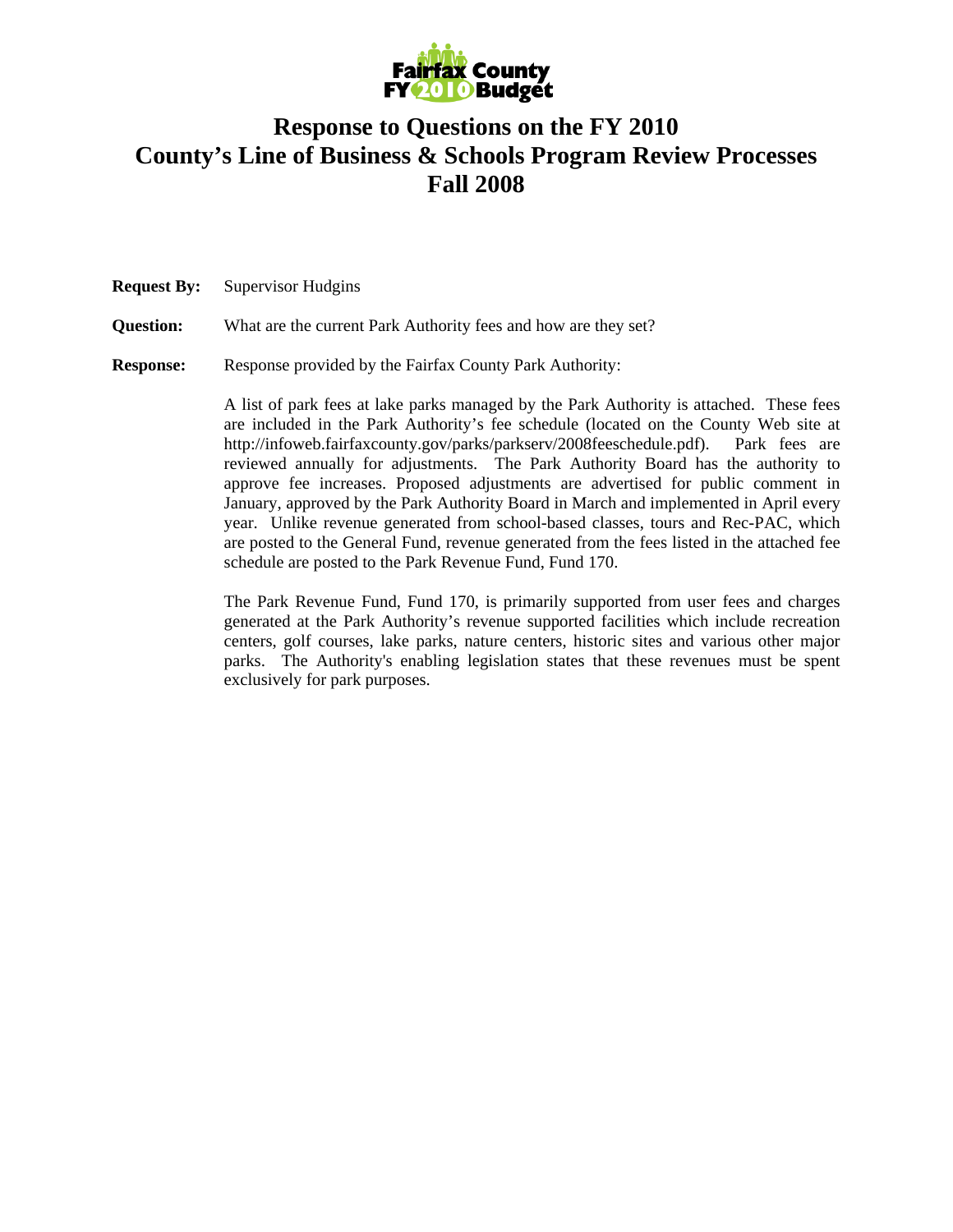## **Boat Launch Fees**   $\frac{\text{Take Account } \text{Park } \& \text{ Lake Fairfax Park}}{\text{Single Laurent}}$  Single Launch<sup>1</sup> \$ 2.00 <br>Riverbend Park & Burke Lake Park  $\frac{1}{\text{Single Lambert}}$  \$ 5.00 Season Pass  $$ 20.00$  Season Pass  $$ 40.00$ <sup>1</sup> Senior Citizens (age 62 or over by Dec. 31, 2007) receive 40% discount Monday - Friday, excluding Holidays

| <b>Canoe Rentals (includes life preservers)</b><br>Lake Accotink Park Only                                                                                                                            |                                                                                                  |
|-------------------------------------------------------------------------------------------------------------------------------------------------------------------------------------------------------|--------------------------------------------------------------------------------------------------|
| Hourly Rental Fee <sup>1</sup>                                                                                                                                                                        | \$<br>$5.00*$                                                                                    |
| <sup>1</sup> Senior Citizens (age 62 or over by Dec. 31, 2007) receive 40% discount Monday - Friday, excluding Holidays<br>*Item fee includes tax.                                                    |                                                                                                  |
| <b>Camping</b>                                                                                                                                                                                        |                                                                                                  |
| <b>Campsite Rentals</b>                                                                                                                                                                               |                                                                                                  |
| Tent Camping - Burke Lake and Lake Fairfax<br>Per night, per site<br>Per night, per site (senior, County resident) <sup>1,2</sup><br>Per night, per site (senior, Non-County resident) <sup>1,2</sup> | \$25.00*<br>$$15.00*$<br>$$20.00*$<br>With 20/30 AMP<br>With 20/30/50 AMP                        |
| RV Camping - Lake Fairfax<br>Per night, per site<br>Per night, per site (senior, County resident) <sup>1,2</sup><br>Per night, per site (senior, Non-County resident) <sup>1,2</sup>                  | Electric<br>Electric<br>$$34.00*$<br>\$42.00*<br>$$20.00*$<br>$$25.00*$<br>$$27.00*$<br>\$34.00* |
| <b>Camping - Group</b><br><b>Burke Lake Park</b><br>Lake Fairfax Park<br>Per person, per night<br><b>Camping - Wilderness</b><br>Lake Fairfax Park<br><b>Burke Lake Park</b><br>Per person, per night | $5.00*$<br>\$<br>$3.00*$<br>\$.                                                                  |
| $\mu$ Limit of seven people per site<br><sup>2</sup> Senior discounts apply to those age 62 or older by Dec. 31, 2007.<br>*Item fee includes tax.                                                     |                                                                                                  |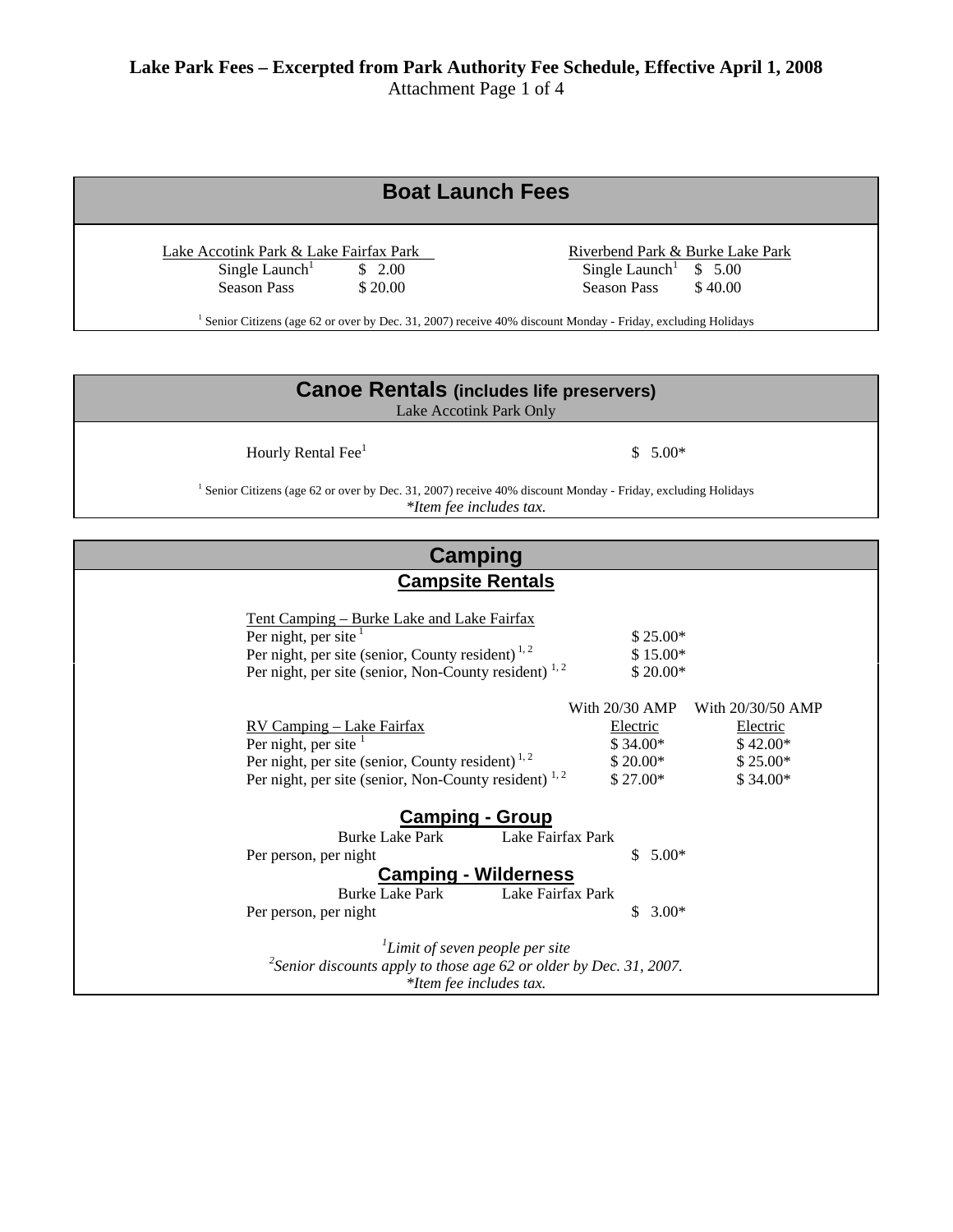## **Lake Park Fees – Excerpted from Park Authority Fee Schedule, Effective April 1, 2008**

Attachment Page 2 of 4

| <b>Carousel Rides</b>                                                                                                                                                                 |                                  |                                                                                                         |                         |                                         |                    |
|---------------------------------------------------------------------------------------------------------------------------------------------------------------------------------------|----------------------------------|---------------------------------------------------------------------------------------------------------|-------------------------|-----------------------------------------|--------------------|
|                                                                                                                                                                                       |                                  | Lee District, Burke Lake, Clemyjontri Park, Lake Accotink, Lake Fairfax                                 |                         |                                         |                    |
|                                                                                                                                                                                       |                                  | Per Ride                                                                                                | \$1.50                  |                                         |                    |
|                                                                                                                                                                                       |                                  |                                                                                                         |                         |                                         |                    |
|                                                                                                                                                                                       |                                  |                                                                                                         |                         |                                         |                    |
|                                                                                                                                                                                       |                                  | <b>Entrance Fees</b>                                                                                    |                         |                                         |                    |
|                                                                                                                                                                                       |                                  | <b>Burke Lake Park</b>                                                                                  |                         |                                         |                    |
|                                                                                                                                                                                       |                                  |                                                                                                         | Base Rate <sup>1</sup>  | Discount Rate <sup>2</sup>              |                    |
|                                                                                                                                                                                       | Passenger Vehicles & Motorcycles |                                                                                                         | \$8.00                  | <b>FREE</b>                             |                    |
| Large Capacity Vans                                                                                                                                                                   |                                  |                                                                                                         | \$<br>8.00              | <b>FREE</b>                             |                    |
| <b>Buses</b>                                                                                                                                                                          |                                  |                                                                                                         | \$40.00                 | <b>FREE</b>                             |                    |
|                                                                                                                                                                                       |                                  | <sup>1</sup> Base rate fees are charged on weekends and Holidays from late April through late September |                         |                                         |                    |
|                                                                                                                                                                                       |                                  | <sup>2</sup> Discount rate available with proof of County Residency                                     |                         |                                         |                    |
|                                                                                                                                                                                       |                                  | <b>Excursion Boat Rides</b>                                                                             |                         |                                         |                    |
|                                                                                                                                                                                       | <b>Burke Lake Park</b>           | <b>Lake Accotink Park</b>                                                                               |                         | Lake Fairfax Park                       |                    |
|                                                                                                                                                                                       |                                  | <b>Burke Lake Park</b>                                                                                  | \$75.00 Per Hour Rental |                                         |                    |
|                                                                                                                                                                                       |                                  |                                                                                                         |                         |                                         |                    |
|                                                                                                                                                                                       |                                  | Lake Accotink                                                                                           | Lake Fairfax            |                                         |                    |
|                                                                                                                                                                                       |                                  | Adult                                                                                                   | \$2.00                  |                                         |                    |
|                                                                                                                                                                                       |                                  | Child $(12 \text{ and younger})$ \$ 1.50                                                                |                         |                                         |                    |
|                                                                                                                                                                                       |                                  |                                                                                                         |                         |                                         |                    |
|                                                                                                                                                                                       |                                  | For rental reservation information call (703)323-6601.                                                  |                         |                                         |                    |
|                                                                                                                                                                                       |                                  | <b>Miniature Golf</b>                                                                                   |                         |                                         |                    |
| Jefferson Falls                                                                                                                                                                       |                                  | Oak Marr                                                                                                |                         | <b>Lake Accotink</b>                    |                    |
| <b>Adults</b>                                                                                                                                                                         | \$6.00                           | Adults                                                                                                  | \$5.00                  | Adults                                  | \$4.00             |
| Juniors/Seniors <sup>1</sup>                                                                                                                                                          | \$5.00                           | Juniors/Seniors <sup>1</sup>                                                                            | 4.00                    | Juniors/Seniors <sup>1</sup>            | \$3.00             |
| Group Rate-Adults                                                                                                                                                                     | \$5.00                           | Group Rate-Adults                                                                                       | \$4.00                  | Second 9-Holes                          | \$2.00             |
| Group Rate-Juniors/Seniors <sup>1</sup>                                                                                                                                               | \$4.00                           | Group Rate-Juniors/Seniors <sup>1</sup>                                                                 | \$3.00                  | Group Rate-Adults                       | \$2.33             |
| <b>After-Hours Rental</b>                                                                                                                                                             | $$75.00+$                        | <b>After-Hours Rental</b>                                                                               | $$75.00+$               | Group Rate-Juniors/Seniors <sup>1</sup> | \$1.66             |
|                                                                                                                                                                                       | <b>Greens</b> Fees               |                                                                                                         | <b>Greens</b> Fees      | <b>After-Hours Rental</b>               | $$75.00+$          |
|                                                                                                                                                                                       |                                  |                                                                                                         |                         |                                         | <b>Greens</b> Fees |
|                                                                                                                                                                                       |                                  |                                                                                                         |                         |                                         |                    |
|                                                                                                                                                                                       |                                  | <b>Burke Lake</b>                                                                                       |                         |                                         |                    |
|                                                                                                                                                                                       |                                  | Adults                                                                                                  | \$6.00                  |                                         |                    |
|                                                                                                                                                                                       |                                  | Juniors/Seniors <sup>1</sup>                                                                            | \$5.00                  |                                         |                    |
|                                                                                                                                                                                       |                                  | Group Rate-Adults                                                                                       | \$5.00                  |                                         |                    |
|                                                                                                                                                                                       |                                  | Group Rate-Juniors/Seniors <sup>1</sup>                                                                 | \$4.00                  |                                         |                    |
| After-Hours Rental<br>$$75.00 +$ Greens Fees                                                                                                                                          |                                  |                                                                                                         |                         |                                         |                    |
|                                                                                                                                                                                       |                                  |                                                                                                         |                         |                                         |                    |
| <sup>1</sup> Senior discounts apply to those age 62 or older by Dec. 31, 2007.<br>Islands in the Park is a miniature golf course at Braddock Park, operated by a park concessionaire, |                                  |                                                                                                         |                         |                                         |                    |
| not the Park Authority. For information about fees and hours, call (703)818-8929.                                                                                                     |                                  |                                                                                                         |                         |                                         |                    |
|                                                                                                                                                                                       |                                  |                                                                                                         |                         |                                         |                    |
|                                                                                                                                                                                       |                                  |                                                                                                         |                         |                                         |                    |
|                                                                                                                                                                                       |                                  |                                                                                                         |                         |                                         |                    |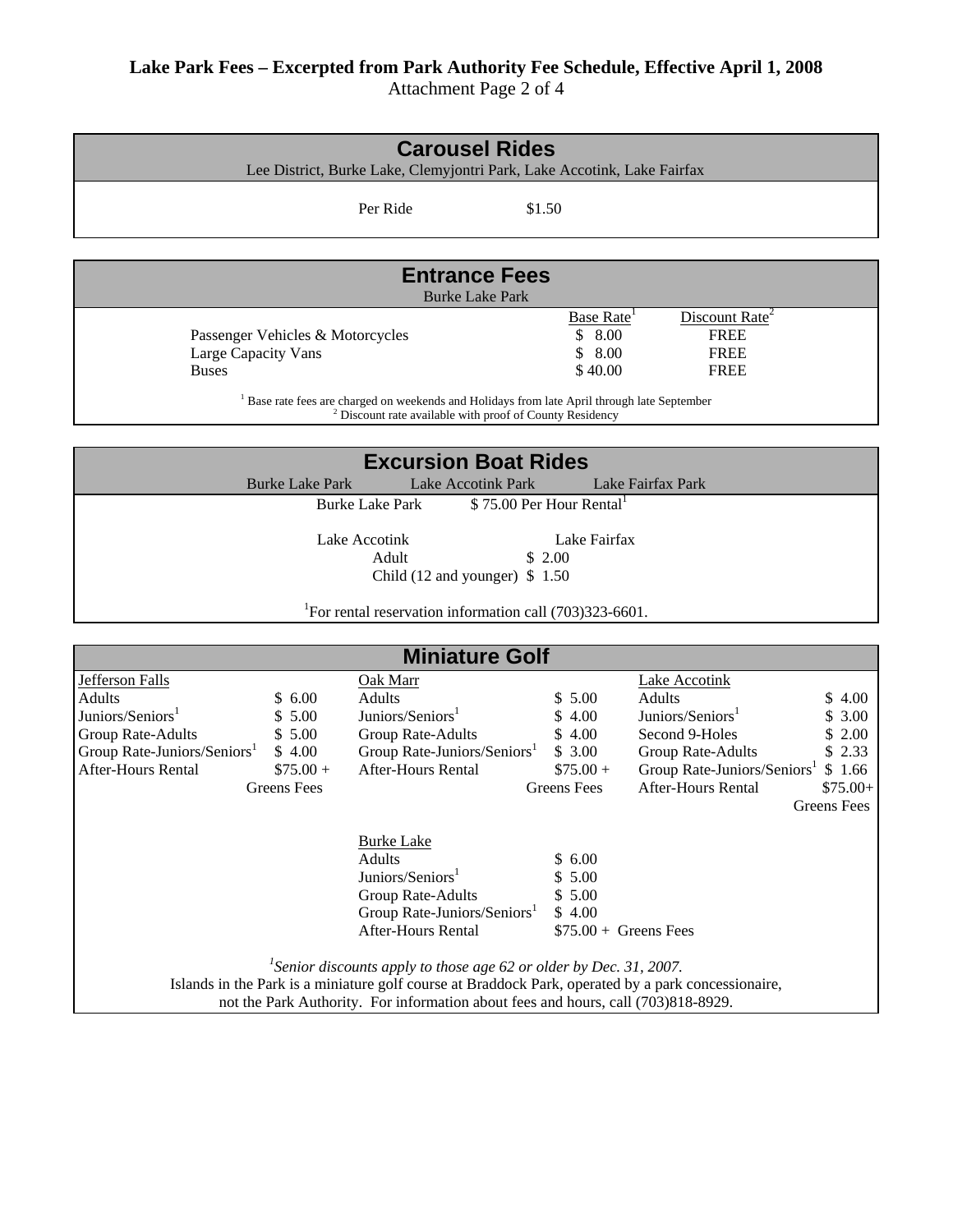| <b>Pedal Boat Rentals (includes life preservers)</b>                                                                                                                               |                               |  |
|------------------------------------------------------------------------------------------------------------------------------------------------------------------------------------|-------------------------------|--|
| <b>Lake Accotink Park</b>                                                                                                                                                          | Lake Fairfax Park             |  |
| Half-hour Rental Fee<br>Hourly Rental Fee<br>Senior Citizens (age 62 or over by Dec. 31, 2007) receive 40% discount Monday - Friday, excluding Holidays<br>*Item fee includes tax. | $$6.00^{1*}$<br>$$10.00^{1*}$ |  |

| <b>Rowboat Rentals</b>                                                                                                                                                                                                                                                                                                                                      |                                                      |  |
|-------------------------------------------------------------------------------------------------------------------------------------------------------------------------------------------------------------------------------------------------------------------------------------------------------------------------------------------------------------|------------------------------------------------------|--|
| <b>Burke Lake Park</b>                                                                                                                                                                                                                                                                                                                                      | <b>Lake Accotink Park</b>                            |  |
| <b>Rowboat Rental-Burke Lake Park</b> <sup>3</sup>                                                                                                                                                                                                                                                                                                          |                                                      |  |
| Half Day Rental <sup>1</sup>                                                                                                                                                                                                                                                                                                                                | $$10.50^{2*}$                                        |  |
| Full Day Rental <sup>1</sup>                                                                                                                                                                                                                                                                                                                                | $$16.00^{2*}$                                        |  |
| <b>Rowboat Rental-Lake Accotink Park</b>                                                                                                                                                                                                                                                                                                                    |                                                      |  |
| Hourly Rental <sup>1</sup>                                                                                                                                                                                                                                                                                                                                  | $$6.00^{2*}$                                         |  |
| Half Day Rental <sup>1</sup>                                                                                                                                                                                                                                                                                                                                | $9.50^{2*}$<br>\$                                    |  |
| Full Day Rental <sup>1</sup>                                                                                                                                                                                                                                                                                                                                | $$15.00^{2*}$                                        |  |
| Rowboat, Electric Motor & Battery-Burke Lake Only <sup>3</sup>                                                                                                                                                                                                                                                                                              |                                                      |  |
| Half Day Rental <sup>1</sup>                                                                                                                                                                                                                                                                                                                                | $$27.50^{2}*$                                        |  |
| Full Day Rental <sup>1</sup>                                                                                                                                                                                                                                                                                                                                | $$41.00^{2*}$                                        |  |
|                                                                                                                                                                                                                                                                                                                                                             | <b>Electric Motor &amp; Battery- Burke Lake Only</b> |  |
| Half Day Rental                                                                                                                                                                                                                                                                                                                                             | $$18.00*$                                            |  |
| Full Day Rental <sup>1</sup>                                                                                                                                                                                                                                                                                                                                | $$26.00*$                                            |  |
| <b>Electric Motor Only-Burke Lake Only</b>                                                                                                                                                                                                                                                                                                                  |                                                      |  |
| Half Day Rental <sup>1</sup>                                                                                                                                                                                                                                                                                                                                | $$10.50*$                                            |  |
| Full Day Rental <sup>1</sup>                                                                                                                                                                                                                                                                                                                                | $$16.00*$                                            |  |
| <b>Battery Only-Burke Lake Only</b>                                                                                                                                                                                                                                                                                                                         |                                                      |  |
| Half Day Rental <sup>1</sup>                                                                                                                                                                                                                                                                                                                                | \$<br>$8.50*$                                        |  |
| Full Day Rental <sup>1</sup>                                                                                                                                                                                                                                                                                                                                | $$11.00*$                                            |  |
| Security Deposit for Motors or Batteries (refundable):<br>\$20.00                                                                                                                                                                                                                                                                                           |                                                      |  |
| <b>Life Preservers</b>                                                                                                                                                                                                                                                                                                                                      |                                                      |  |
| Per use                                                                                                                                                                                                                                                                                                                                                     | $$1.00*$                                             |  |
| <sup>1</sup> Half day rentals begin at 3 p.m. A full day begins at 6 am at Burke Lake and 10 am at Lake Accotink.<br><sup>2</sup> Senior Citizens (age 62 or over by Dec. 31, 2007) receive 40% discount Monday - Friday, excluding Holidays for Rowboat portion of fee only<br><sup>3</sup> Up to three personal flotation devices included in rental fee. |                                                      |  |

*\*Item fee includes tax.*

| <b>Train Ride</b>      |        |  |
|------------------------|--------|--|
| <b>Burke Lake Park</b> |        |  |
| Burke Lake Park        | \$2.00 |  |